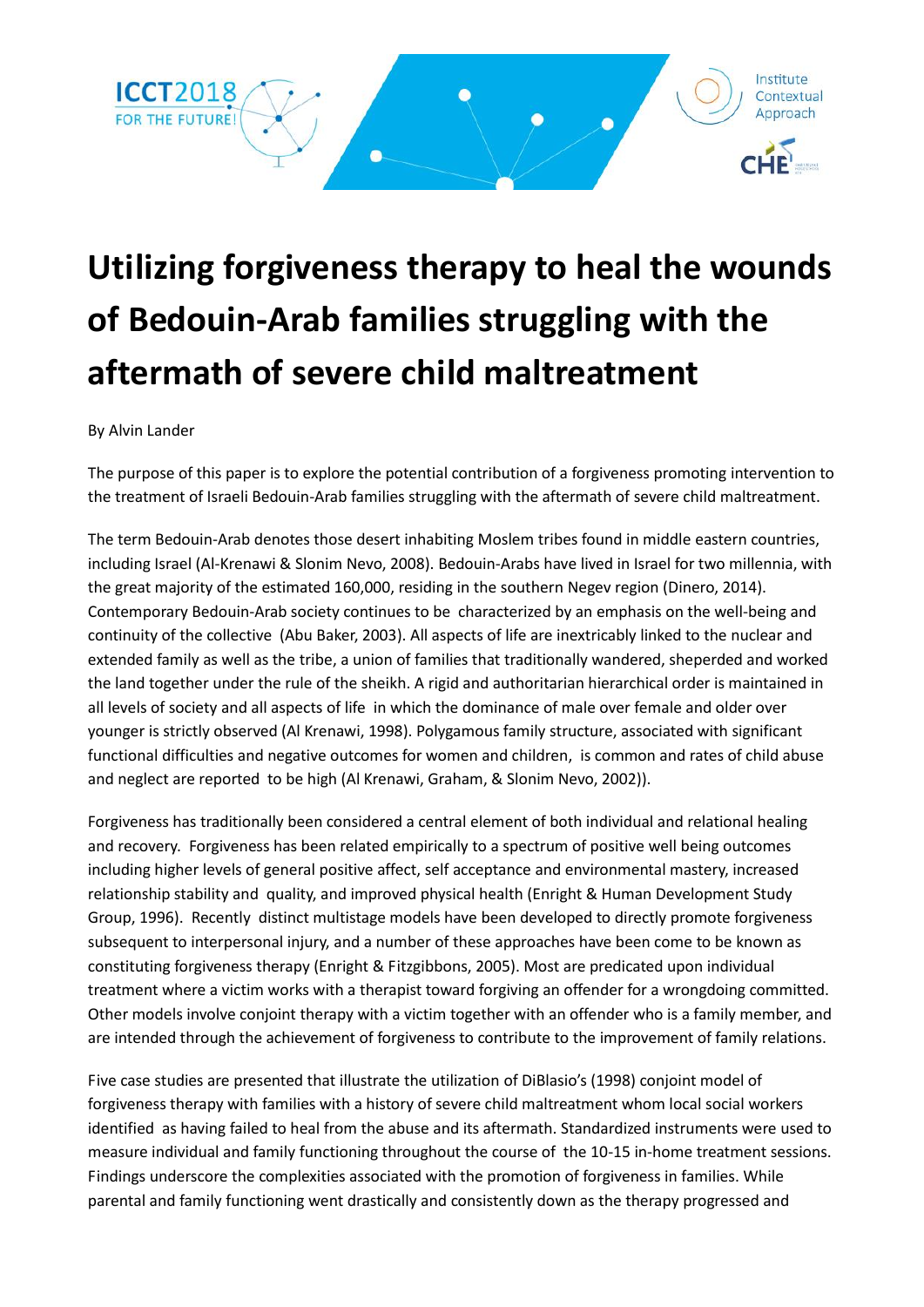

deepened, child outcome measures showed a robust positive increase.

Factors that may increase the contribution of forgiveness therapy within the context of the Bedouin-Arab family, and with other diverse populations in multi cultural settings, are indicated. Of commanding importance here is the need for the therapist to accept and refrain from challenging the patriarchal organization of the family. Indeed, initial family engagement was enhanced by means of an uncompromising and unbalanced coalition with father and male siblings.

The implications of the research findings for family therapy, and contextual family therapy in particular, are discussed and areas for future research and theoretical development suggested.

Key words forgiveness; Bedouin-Arab; child maltreatment

## **References:**

Abu Baker, M. (2003). Marital problems and Arab families: Between cultural and family therapy interventions. *Arab Studies Quarterly*, 25, 4, 53-74.

Al-Krenawi, A.(1998). Family therapy wth a multiparental/multispousal family. *Family Process*, 37, 1, 65-82.

Al-Krenawi, A., Graham, J., & Slonim Nevo, V. (2002). Mental health aspects of Arab-Israeli adolescents from polygamous versus monogomous families. *The Journal of Social Psychology*, 142, 4, 446-460.

Al- Krenawi, A., & Slonim Nevo, V. (2008). Psycho-social and family functioning of children from polygamous and monogomous families. *Journal of Social Psychology*, 148, 745-764.

DiBlasio, F. (1998). The use of a decision based forgiveness intervention within intergenerational family therapy. *Journal of Family Therapy*, 20, 77-94.

Dinero, S. (2014). Neo-polygamous activity among the Bedouin of the Negev, Israel: Dysfunction, adaptation or both? *Journal of Comparative Family Studies*, 43, 4, 495-503.

Enright, R., & Human Development Study Group, (1996). Counseling within the forgiveness triad: On forgiving, receiving forgiveness and self forgiveness. *Counseling and Values*, 40, 108-126.

Enright, R., & Fitzgibbons, r. (2005). *Forgiveness therapy: An empirical guide for resolving anger and restoring hope*. New York: The Guilford Press.

Contact information: